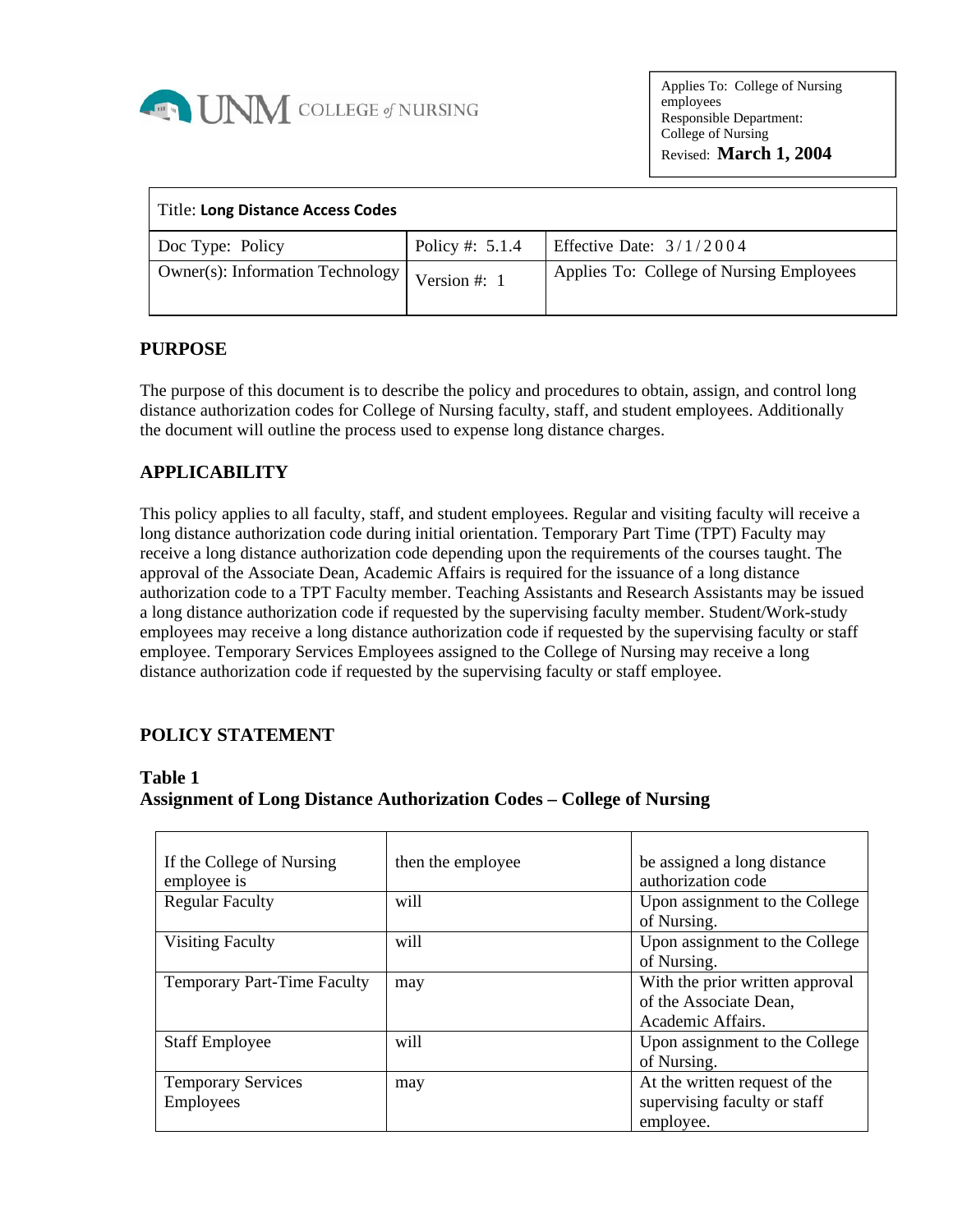

| <b>Teaching Assistants/Research</b><br><b>Assistants</b>                                           | may | At the written request of the<br>supervising faculty or staff<br>employee.           |
|----------------------------------------------------------------------------------------------------|-----|--------------------------------------------------------------------------------------|
| Student/Work-Study                                                                                 | may | At the written request of the<br>supervising faculty or staff<br>employee.           |
| Any employee requesting long<br>distance authorization to<br>support a funded contract or<br>grant | may | at the written request of the<br>Principal Investigator of the<br>contract or grant. |

#### Process:

Assignment of Code: The College Administrator will request the long distance authorization code for each authorized College of Nursing employee by completing and submitting a UNM Telecommunication Long Distance Authorization Code Request Form. Faculty (regular and visiting) and regular staff employees will receive a long distance authorization code upon assignment to the College of Nursing. Other categories of faculty, staff, and student employees may receive a long distance authorization code at the written request of the appropriate Associate Dean or supervisor as listed in Table 1.

Authorization Code – Contracts and Grants: Individuals required to make long distance telephone calls or facsimile transmissions in conjunction with funded contracts and grants will be provided a unique long distance authorization code for the specific use to support the funded contract or grant. The unique code must be requested in writing (e-mail request is acceptable) to the College Administrator by the Principal Investigator (PI) for the specific contract or grant.

Individuals assigned long distance authorization codes for funded contracts or grant purpose will verify the expenses in the same manner described in the "Verification of Calls" section of this document. However, authorization codes for use with contracts and grants will be used exclusively for business directly in support of the specific contract or grant. General University business (to include College of Nursing business) or personal, non-University business calls will be placed by using the authorization code assigned for the contract or grant.

Code Usage for Facsimile Machines: Employees may use their personal long distance authorization code when transmitting documents via facsimile. Individuals using the facsimile machine in the Faculty Support Office may annotate the logbook with the recipient of the document(s) to facilitate the verification process for official business and personal charges. However, individuals should not give their personal long distance authorization code to anyone, nor should the code be written in the logbook. Faculty Support Office personnel will continue to process facsimile requests for faculty if requested to do so. The Faculty Support Office will be assigned a single long distance authorization code for use on the Faculty Support Office facsimile machine. Each document sent by facsimile using the central long distance authorization code will be recorded in the facsimile logbook by Faculty Support Office personnel. The notation in the facsimile log book will include the date of the facsimile transmission, sender's (document originator) name, recipient's name, recipient's facsimile number, and purpose of the document. Items sent regarding funded grants must include either the account number (not the long distance authorization code number) of name of the grant. The document originator will provide this grant information to the Faculty Support Office prior to the transmission of the document. Items of a personal, non-business nature transmitted by facsimile in the Faculty Support Office will be recorded in the logbook as stated above. During the verification process explained in this policy, the Faculty Support

\_\_\_\_\_\_\_\_\_\_\_\_\_\_\_\_\_\_\_\_\_\_\_\_\_\_\_\_\_\_\_\_\_\_\_\_\_\_\_\_\_\_\_\_\_\_\_\_\_\_\_\_\_\_\_\_\_\_\_\_\_\_\_\_\_\_\_\_\_\_\_\_\_\_\_\_\_\_\_\_\_\_\_\_\_\_\_\_\_\_\_\_\_\_\_\_\_\_\_\_\_\_\_\_\_\_\_\_\_\_\_\_\_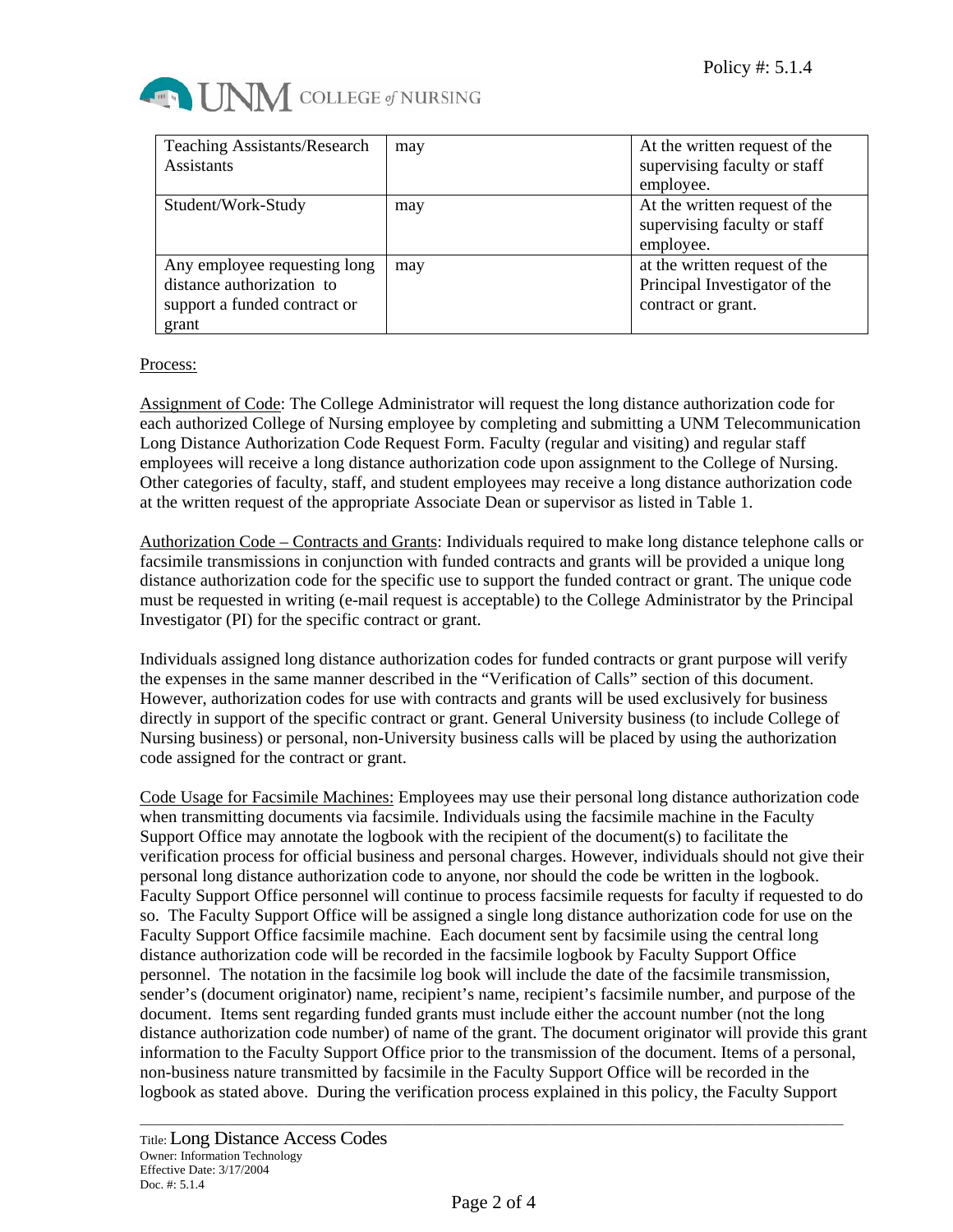

Office personnel will contact the individuals with personal facsimile charges and advise them of the appropriate amount to give to the Accounting Department.

Verification of Codes: The College of Nursing Accounting Department will provide to each employee assigned a long distance authorization code a list of calls made during the reporting period. The employee will verify the calls on the report as either for University business or in the rare, unavoidable instance, for personal or non-University business. The employee will sign and date the report attesting the calls as University business or personal/Non-University business. The employee will return the signed report and payment (if applicable) for any personal/ Non-University business calls to the College of Nursing Accounting Department within five workdays of receipt of the report. Employees with assigned long distance authorization codes are responsible for maintaining a record of all long distance code usage with which to verify the nature of the calls. This documentation may be reviewed by the University Audit Department. Assistance in establishing a documentation system is available from the College of Nursing Accounting Department or the College Administrator.

Failure to return the signed documented long distance report and or appropriate payment, if applicable within five workdays of receiving the report may result in the cancellation of the long distance authorization code and associated privileges.

Security of Codes: The College Administrator will maintain the master list of all College of Nursing Long Distance Authorization Codes. College of Nursing employees suspecting unauthorized use of their assigned long distance authorization code will report this fact to the College Administrator in writing. A new code will be requested and the compromised code will be cancelled. The College Administrator may report the suspected misuse of the authorization code to the University Audit Department for further, formal investigation.

A copy of the master list of authorization codes will be provided to the College of Nursing Accounting Department for verification purposes. The College Administrator will process all request for new long distance authorization codes, cancellation of long distance authorization codes and the replacement of long distance authorization codes.

# **DEFINITIONS**

*(Define any terms that are specific to this policy.)*

# **REFERENCES**

This policy supplements the guidance contained in University Business Policy and Procedure 2110 and the procedures published by the University of New Mexico Telecommunications Department.

# **RESPONSIBILITIES**

*(Who is responsible for enforcing this policy?)*

# **RESOURCES/TRAINING**

*The office and specific individual position title – with telephone number and email address, as appropriate – that should be contacted for interpretations, resolution of problems, and special situations.* 

\_\_\_\_\_\_\_\_\_\_\_\_\_\_\_\_\_\_\_\_\_\_\_\_\_\_\_\_\_\_\_\_\_\_\_\_\_\_\_\_\_\_\_\_\_\_\_\_\_\_\_\_\_\_\_\_\_\_\_\_\_\_\_\_\_\_\_\_\_\_\_\_\_\_\_\_\_\_\_\_\_\_\_\_\_\_\_\_\_\_\_\_\_\_\_\_\_\_\_\_\_\_\_\_\_\_\_\_\_\_\_\_\_